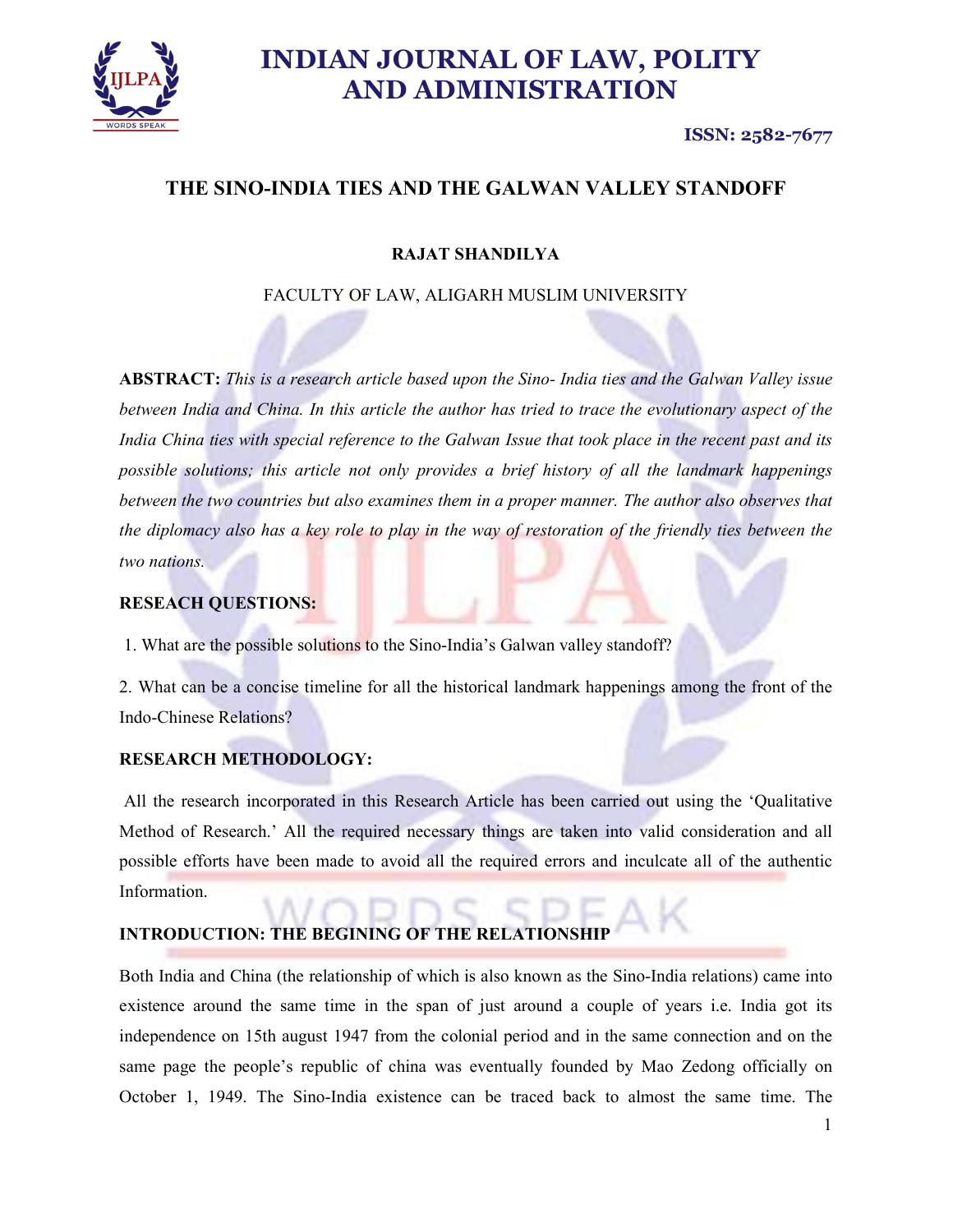

### ISSN: 2582-7677

diplomatic ties between India and china (officially known as People's Republic of China) came to be officially established on 1 April 1950 when India became the first non socialist country to establish diplomatic ties with china. From that particular point of time the Sino-India ties between the two Asian superpowers consistently have maintained a fair diplomatic relations with also certain issues still remaining unsolved on their personal fronts. The period between 1950 to 1958 of the Sino-India relations can be termed as the as the "cursive and cooperative" phase in the relationship between both the countries. As a mark of this cooperative phase the slogan of 'Hindi-Chini Bhai Bhai' began to be heard and acknowledged over the Sino-Indian territories and this was all possible due to the efforts of Mao Zedong and Jawahar Lal Nehru as both the leaders had a similar background and a lot of common people to cherish about and this agreement on the ideological front helped both the countries in immense cooperation. In furtherance of the same India-china signed the 'Panchsheela Agreement' which further strengthened India China ties.

# THE CONTROVERSIAL TIBET ISSUE BETWEEN THE LION AND THE DRAGON:

Tibet is officially the highest region on earth with an average elevation of about 4900 metres. Tibet is of a quarter size of China. If one looks into this issue from the historical perspective then it can be identified very clearly that historically Tibet had been independent peace loving nation the majority of whose population professed Buddhism as religion. It was in year 1951 that China forced Tibet to sign an agreement what officially called 'The 17 Point Agreement' and officially annexed Tibet in the name of saving the people of Tibet from the western influence.<sup>1</sup> It was however a concern of great misfortune that Tibet issue occupies the core position when it comes to the India-China border issues. Considering the other side of the coin it can be seen that Sino–china relationship saw a sharp decline after 1959 due to their ideological two folds on the Tibet issue. China has always questioned India's stand of giving shelter to the Tibetan spiritual and religious leader and the thing to be noted on this point is that India has never questioned China over the annexation of Tibet through the controversial "17 point agreement". India has time and again made its stand clear that India is a peace loving country and has nothing to do with the political affiliations of his holiness Dalai Lama and his related issues with China historically and provided political asylum to Dalai Lama and his 20,000 followers along with him on humanitarian grounds.

### INDO CHINA WAR OF 1962:

<sup>&</sup>lt;sup>1</sup> Hemant Singh, What is the Panchsheel Agreement between India and China ? Published on 6 July 2020, available at https://www.jagranjosh.com/general-knowledge/what-is-the-panchsheel-agreement-1594012740-1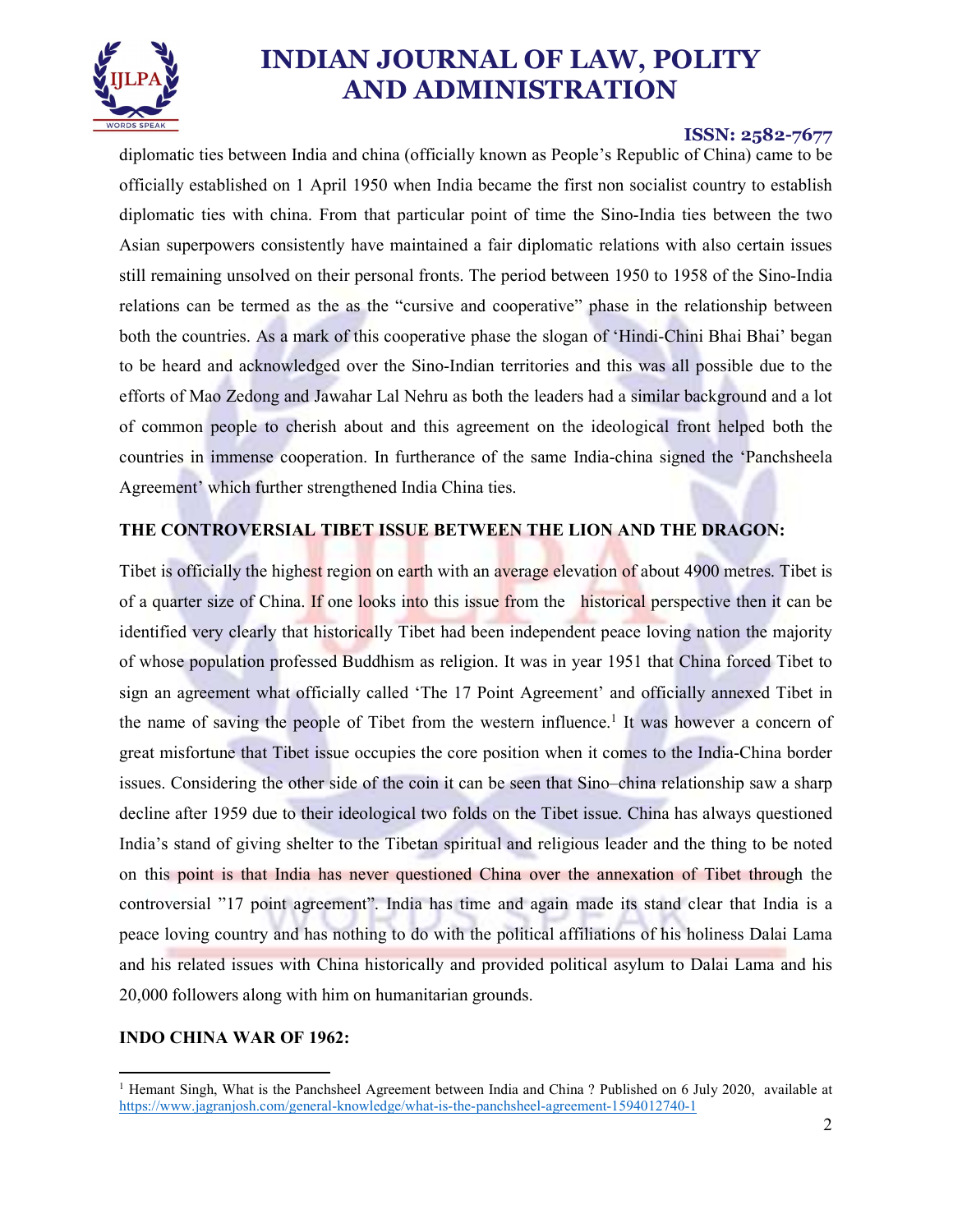

#### ISSN: 2582-7677

The India-China war can be termed as one of the major unfortunate happening in the global history. One of the chief reasons of war of 1962 was the sharply opposite stands of both the Asian superpowers over the border issues. It should also be noted that India and China have been 2 countries which have experienced friendly relation over more than a past two thousand years.

The long-term confrontation between the two countries caused great drain on the resources of both countries, negatively affecting peaceful development of both countries. Along with the deterioration of China-India relations, relations between China and Pakistan rapidly improved and strengthened, with the result that India had to face a two-front unfavourable strategic environment. Due to the continued improvement of relations between India and the Soviet Union and the formation of an alliance between them, China, whose relations with the Soviet Union deteriorated at that time, also had to face a two-front disadvantageous strategic environment. After the president of Nixon's visit to china in 1972, there emerged in south Asia the confrontation between China, Pakistan and the United States on the one side and India and the Soviet Union (present day Russia) on the other side, giving rise to a serious threat to peace in Asia and the world.

Since the year 1976, the China-India ties gradually got better and experienced greater changes and development in the new century, producing an enthusiastic 'bonus'. Both China and India are two neighbouring countries on a fast rise among newly emerging countries. The friendly cooperation between the two countries would offer an indispensable and important guarantee to their peaceful rise.

#### CONSEQUENCES OF THE WAR:

After the 1962 war, the India-China relation further deteriorated during the rest of the 1960's and also during the early 1970's. On the other hand China's relations with Pakistan significantly strengthened. Even the PRC (People's Republic of China) backed. Pakistan in the India-Pakistan war of 1965. China also gave their back support to Pakistan in the later wars of 1971 & 1999 also and condemned India in international forums.

The ties between the countries have gone through ups and downs throughout the years but the border dispute is something which China never really tried to resolve because of its expansionist dream of becoming a global power through military might. The border disputes remain constant till date even after the improved diplomatic ties.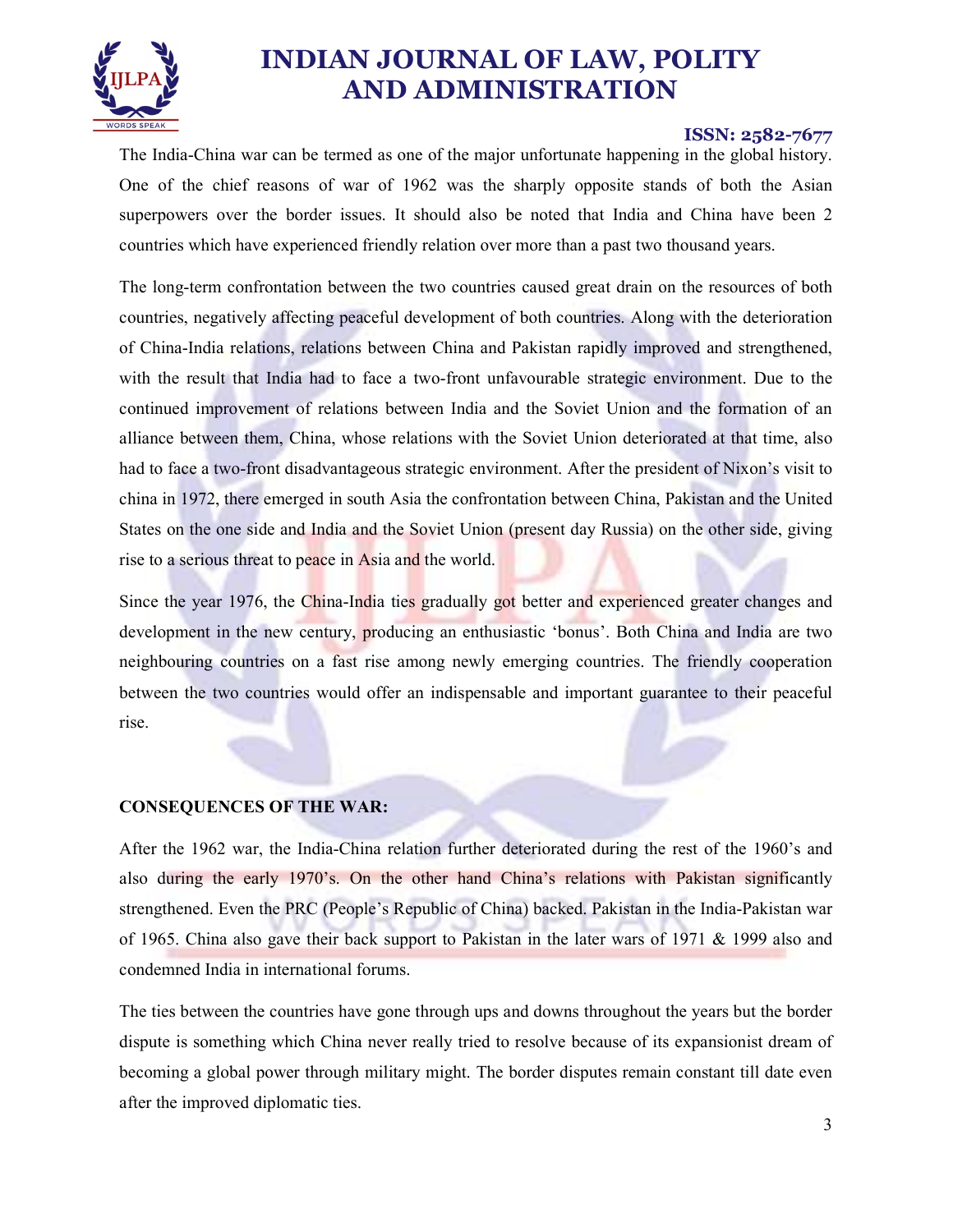

### ISSN: 2582-7677

If we overlook the border disputes then we can say that from the beginning of the  $21<sup>st</sup>$  century, the relations achieved a stable line and went on to increase in the trade and business field. However the border disputes arose time and again. Be it in 2006 over China's claim of north-east Indian Territory or the 2017 Doklam faceoff. Although international conditions have changed, India's position vis-avis China continues to be relatively stagnant. This might be due to the significant fact that each of the bigger countries proximate to India has one major enemy while India has on its flanks, two major enemies. China considers the Soviet Union its principal enemy and vice versa; Pakistan considers India its major rival but for India both China and Pakistan are major enemies.<sup>2</sup>

LEGACY OF THE 1962 WAR: George Fernandes, India's defense minister (1998 - 2004) remarked in 1998 that "China is India's number one enemy". Nobody will openly say so in New Delhi in a generally more friendly atmosphere today, but many believe, in private, that Fernandez was and still is right. There is enormous distrust or suspicion towards each other on both sides. Many in the Indian strategic community continue to regard China as a major security threat.8 On both sides there are people who still look at the relationship from the prism of the 1962 war. For many Indians, the brief border war in 1962 was a national humiliation. Today India is obsessed with competing with China, hoping to win in the future, in the battlefield or elsewhere. When India launched its indigenous nuclear- powered submarine, INS Arihant, on July 26, 2009, it was hailed as a major breakthrough in the nation's efforts to build a nuclear navy and close the gap with China's growing underwater deterrent capability.9 Many Indian officials and scholars harbor deep concerns about China's growing military power and its expanding influence in Asia and beyond. India has yet to move beyond its victim mentality derived from the war and overcome this"<sup>3</sup>

### BUSINESS TIES:

From the bilateral trading point of view, India and China both had provided a great and broad market to each other. The business ties were always among the priorities while trying to improve relations. Be it the cross border trade or the sea trade. The year 2004 was the milestone year in the trading ties of India-China as the bilateral trade surpasses theUS\$10 billion mark for the first time. Also the reopening of Nathu la pass was supported with the business reasons. It was also reported that both the

 <sup>2</sup> Sino-Indian Relations Author(s): T. Karki Hussain Source: Economic and Political Weekly , Sep. 18, 1971, Vol. 6, No. 38 (Sep. 18, 1971), pp. 2017+2019-2022 Published by: Economic and Political Weekly Stable URL: http://www.jstor.com/stable/4382528

<sup>&</sup>lt;sup>3</sup> China-India Relations in the 21<sup>st</sup> Century: A Critical Inquiry Author(s): Zhiqun Zhu Source: Indian Journal of Asian Affairs , June-December 2011, Vol. 24, No. 1/2 (JuneDecember 2011), pp. 1-16 Published by: Manju Jain Stable URL: http://www.jstor.com/stable/41950508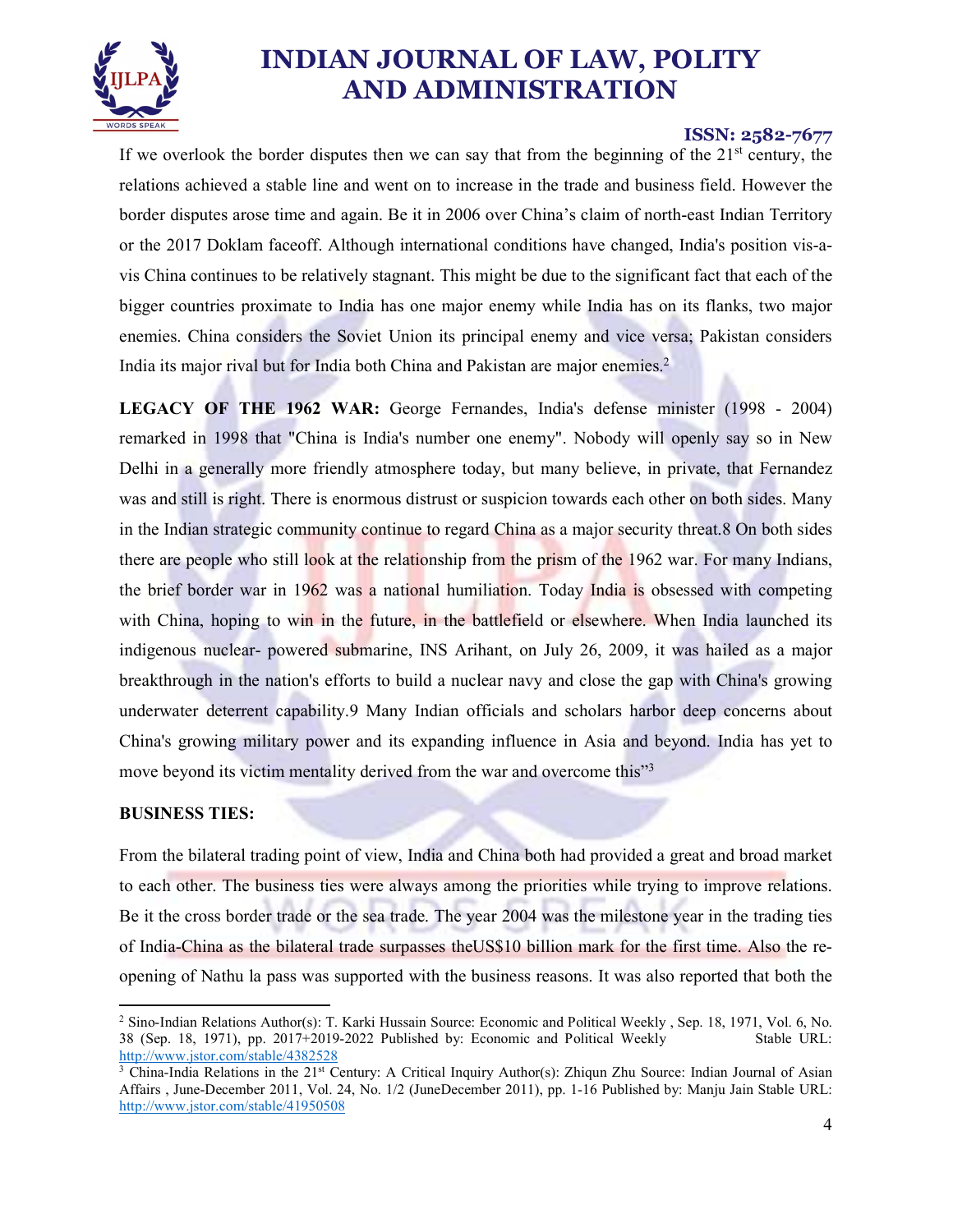

#### ISSN: 2582-7677

countries will hit theUS\$100 billion trade mark by 20154 . It makes China the largest trading partner of India. Bilateral trade of both countries amounted to approx US\$75 billion in 2014 in which Chinese imports from India amounted to \$6.4 billion while Chinese exports amounted to a whopping amount of \$58.4 billion to India. Bilateral trade has grown by leaps and bounds in the past decade. In 2008, China replaced the United States to become India's biggest trading partner, and India today is one of the top 10 trading partners of China. Bilateral trade reached \$61.7 billion in 2010 from a very low base a decade ago. In 201 1 bilateral trade hit an all-time high of \$73.9 billion. (As a comparison, China-Pakistan trade was only \$7 billion in 2008 and \$8.7 billion in 2010, China-Britain trade stood at \$39 billion in 2009 and China-Russia trade was \$38.8 billion in 2009.) Indian and China have agreed a new \$100 billion bilateral trade.<sup>5</sup> India is a major dump market for Chinese electronic equipments, machines, engines, pumps and organic chemicals etc while Indian products like cotton, precious metals, gems and copper etc find their way in the Chinese market. Since China's speed of development has been a little higher than that of India for a number of years, this has become one of the grounds for some people in India to propagate the 'China threat' theory<sup>6</sup>

### THE GALWAN INCIDENT:

The violent faceoff on the night of 15-16 of June which took life of 20 Indian soldiers is the deadliest and one of its kinds ever witnessed. Clashes along border were frequent from the beginning but it was after 45 years that a deadly clash took place along LAC which took life of many soldiers. It was being said that the both the sides suffered casualties but it was PLA soldiers who attacked the Indian soldiers with Iron rods and sticks while the Indian were on their patrolling duty. It was an unprovoked attack. The incident took place at a time when formal talks are going on a Corps Commander level to de-escalate from both sides. India and China both have been in faceoff days before this incident took place. The immediate reason for this was being stated as the construction of a road near Galwan valley by Indian government. However there may be some others reasons too which Chinese government itself would have known better. Apart from its greed to dominate more and more land probably they had tried to establish their military might even by ignoring the mutually signed agreement between both the countries. This incident further dented the relationship

The Economic Times 9 February 2012 <sup>4</sup> The Economic Times, 9 February 2012.<br><sup>5</sup> China-India Belations in the 21 st Centur

<sup>&</sup>lt;sup>5</sup> China-India Relations in the 21 st Century: A Critical Inquiry Author(s): Zhiqun Zhu Source: Indian Journal of Asian Affairs , June-December 2011, Vol. 24, No. 1/2 (JuneDecember 2011), pp. 1-16 Published by: Manju Jain Stable URL: http://www.jstor.com/stable/41950508

<sup>&</sup>lt;sup>6</sup> SINO-INDIAN RELATIONS: Sixty Years of Experience and Enlightenment Author(s): Cheng Ruisheng Institute of Peace and Conflict Studies (2010) Stable URL: http://www.jstor.com/stable/resrep09358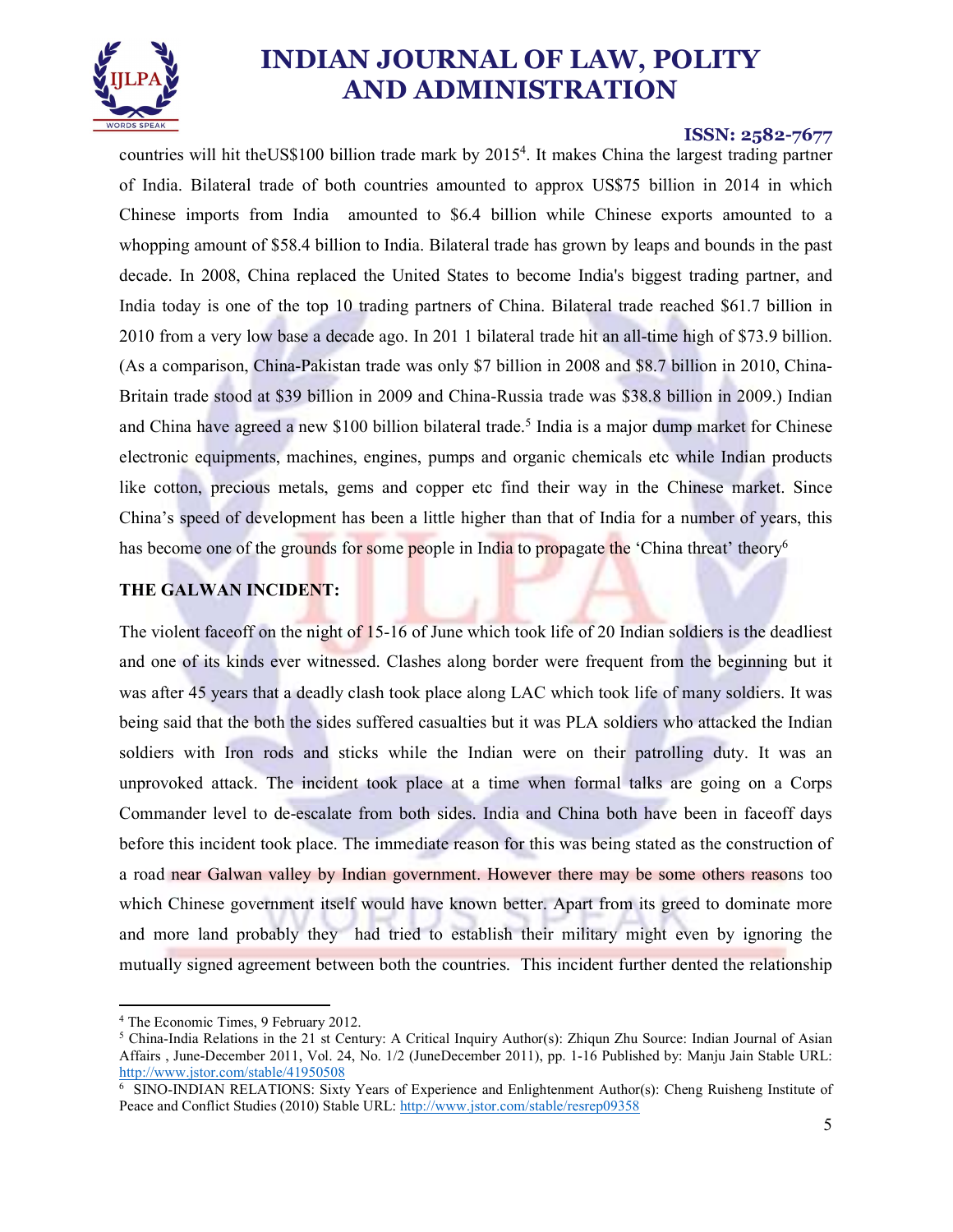

### ISSN: 2582-7677

between both the countries and resulted in the aggravated emotions from the Indian public. It freshened the old scars of the 1962 war. Masses in India called for the boycott of Chinese apps and goods and also few days after the incident Indian government banned 59 Chinese apps in a sudden move. In a second move the government again banned 118 other Chinese apps on  $2<sup>nd</sup>$  September. The recent 2020 China-India skirmishes once again deteriorated the bilateral relations to a further low point. And this time the hopes to improve are very less as the China seems not deterred by his antics. It was the fourth standoff since 2013.

### TREATIES INVOLVED TO DEAL WITH THE BORDER DISPUTES:

Starting from the year 1962 both the countries have signed various treaties and agreements regarding the mutual cooperation, peaceful coexistence and framework to deal with the border disputes. The well known Panchsheel Treaty (or Five Principles of Peaceful Coexistence) was signed in April 1954 itself. It states about the mutual cooperation, respect for each other's territorial integrity and sovereignty. It also prohibits the nations from interfering in each other's internal matters. Governments failed attempts to resolve the border disputes resulted in the war of 1962 and since then many agreements were signed as confidence building measures to prevent a situation like current one. The most famous is the bilateral agreement of 1996 which prevents the use of guns, explosives and heavy armoury within the 2 K.M of the LAC.

It was reported that on the night of Galwan faceoff the PLA troops attacked with iron bars, sticks with nails, rocks etc as they couldn't bring their guns along the LAC. Many experts said the attack on the Indian troops was well-planned.

#### POSSIBLE SOLUTIONS:

Taking about the possible solutions as such there is no fixed solution for this which can resolve all the problems in one go. But the Indian government has to take appropriate steps which makes India's stand fixed and clear. The best possible solution is to resolve the border dispute with the help of International community and clearly demarcating the LAC will prevent such future altercations which became quite common now. Also the China has to accept India's position as a growing economic power and should not view it as a challenge to its rise. Apart from the paper, both the countries have to respect the 'Panchsheel Agreement' in reality. On India's part it is necessary that India has to stand for itself and work for its growth on all fronts. It should establish cordial relations